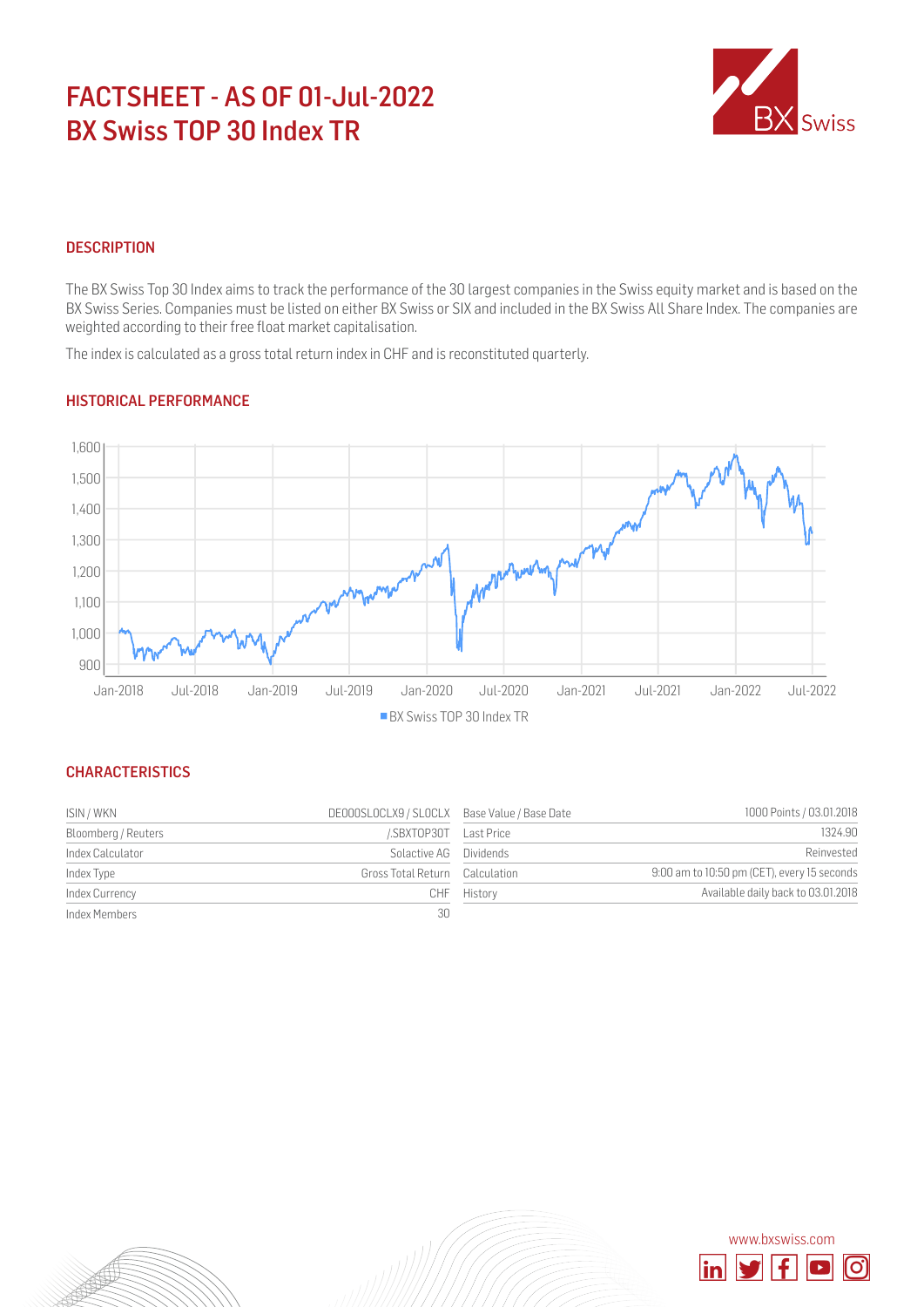FACTSHEET - AS OF 01-Jul-2022 BX Swiss TOP 30 Index TR



## **STATISTICS**

| <b>CHF</b>         | 30D       | 90D        | 180D      | 360D                  | <b>YTD</b> | Since Inception       |
|--------------------|-----------|------------|-----------|-----------------------|------------|-----------------------|
| Performance        | $-6.17\%$ | $-11.07\%$ | -15.29%   | $-9.05\%$             | $-15.29\%$ | 32.49%                |
| Performance (p.a.) |           |            |           |                       |            | 6.47%                 |
| Volatility (p.a.)  | 20.76%    | 17.92%     | 19.35%    | 15.73%                | 19.35%     | 16.20%                |
| High               | 1419.51   | 1534.68    | 1572.05   | 1575.48               | 1572.05    | 1575.48               |
| Low                | 1284.03   | 1284.03    | 1284.03   | 1284.03               | 1284.03    | 898.91                |
| Max. Drawdown      | $-9.54\%$ | $-16.33%$  | $-18.32%$ | $-18.50%$             | $-18.32%$  | $-26.74%$             |
| VaR 95 \ 99        |           |            |           | $-27.3\%$ \ $-48.0\%$ |            | $-25.0\%$ \ $-46.6\%$ |
| CVaR 95 \ 99       |           |            |           | $-38.3\%$ \ $-57.6\%$ |            | $-40.3\%$ \ $-70.4\%$ |

#### COMPOSITION BY CURRENCIES



## COMPOSITION BY COUNTRIES



#### TOP COMPONENTS AS OF 01-Jul-2022

| Company                           | Ticker                | Country   | Currency   | Index Weight (%) |
|-----------------------------------|-----------------------|-----------|------------|------------------|
| <b>NESTLE SA</b>                  | NESN SE Equity        | <b>CH</b> | <b>CHF</b> | 18.24%           |
| ROCHE HOLDING AG                  | ROG SE Equity         | CН        | <b>CHF</b> | 17.54%           |
| NOVARTIS AG                       | NOVN SE Equity        | CН        | <b>CHF</b> | 14.91%           |
| ZURICH INSURANCE GROUP AG         | <b>ZURN SE Equity</b> | CН        | <b>CHF</b> | 5.31%            |
| COMPAGNIE FINANCIERE RICHEMONT SA | CFR SE Equity         | <b>CH</b> | <b>CHF</b> | 4.38%            |
| UBS GROUP AG                      | <b>UBSG SE Equity</b> | <b>CH</b> | <b>CHF</b> | 4.37%            |
| ABB LTD-REG                       | <b>ABBN SE Equity</b> | <b>CH</b> | CHF        | 3.68%            |
| LONZA GROUP AG                    | LONN SE Equity        | <b>CH</b> | <b>CHF</b> | 3.29%            |
| ALCON INC                         | ALC SE Equity         | CН        | <b>CHF</b> | 2.82%            |
| SIKA AG                           | SIKA SE Equity        | СH        | <b>CHF</b> | 2.74%            |